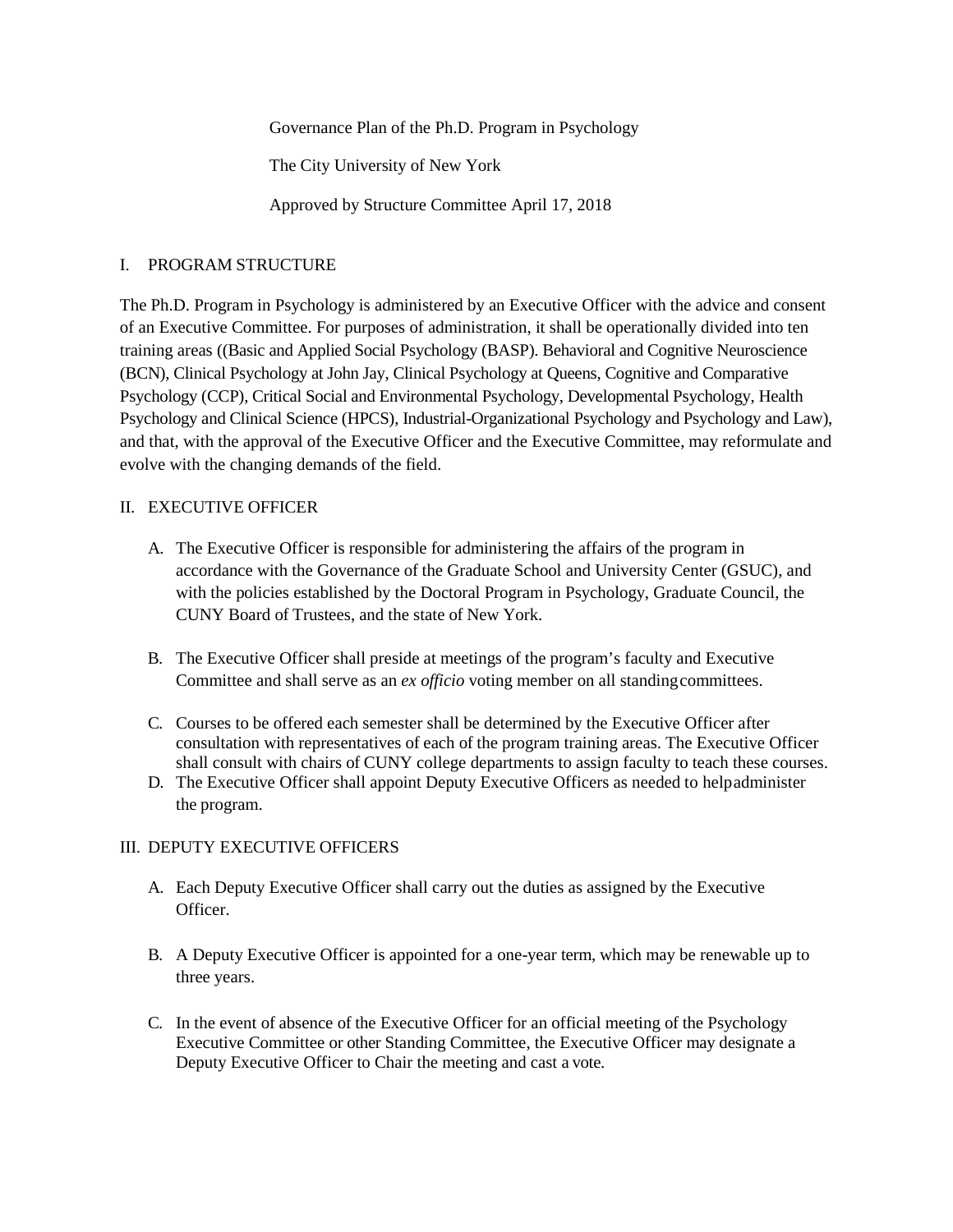#### IV. EXECUTIVE COMMITTEE

The Executive Committee shall be responsible for establishing policy for the Ph.D. program in Psychology, acting on the recommendations of standing committees, and be responsible for all matters pertaining to students, including student status, applications for admission, and cases of disciplinary action.

- A. Voting Members (27) of the Executive Committee are:
	- 1. The eight Chairs (or designated representatives) in Psychology from each CUNY campus that has at least six members of the doctoral faculty in Psychology. (Currently, there are seven campuses with such Psychology representation (Baruch, Brooklyn, City, College of Staten Island, Hunter, John Jay and Queens). The Graduate Center (GC) will elect an eighth representative.) In the event that the campus faculty representative is unable to attend a meeting, a doctoral faculty member in Psychology on that campus who had been elected as an alternate to the committee shall attend the meeting as a votingmember. The eight Chairs of the major campuses represent doctoral faculty from that campus irrespective of Training Area, and join the Psychology Executive Committee to facilitate communications and decision making across campuses.
	- 2. The ten Training Area Heads (Basic and Applied Social Psychology (BASP). Behavioral and Cognitive Neuroscience (BCN), Clinical Psychology at John Jay, Clinical Psychology at Queens, Cognitive and Comparative Psychology (CCP), Critical Social and Environmental Psychology, Developmental Psychology, Health Psychology and Clinical Science (HPCS), Industrial-Organizational Psychology and Psychology and Law) will be elected by their full-time faculty members of their respective training areas once every three years. In the event that a Training Area Head is unable to attend a meeting, a doctoral faculty member in Psychology who is a primary faculty member in that Training Area and who had been elected as an alternate shall attend the meeting as a votingmember. The election procedure for Training Area Head originates within each Training Area by sending out electronic announcements to all faculty within their Training Area calling for nominations in the spring of the year before the end of the current three-year term of that Training Area Head. Faculty can nominate themselves or others. The elected Training Area Head represents doctoral faculty of that particular Training Area irrespective of the campus to which the doctoral faculty member belongs.
	- 3. One student from each of the eight participating CUNY campuses (Baruch, Brooklyn, City, College of Staten Island, Graduate Center, Hunter, John Jay and Queens), using an election mechanism that maximizes the possibility that each Training Area is represented with voice and vote. Given that there are students from ten Training Areas spread across campuses, but only eight student seats, the election mechanism will identify the students by their Training Area in each campus election with the intent that the eight elected students represent eight of the Training Areas, and not a cluster of students from one given Training Area. In the event that a student representative is unable to attend a meeting, an elected student alternate shall attend the meeting as a voting member. Students shall have a voice and vote on all matters except those relating to individual faculty members or individual students in theprogram in which the students will have a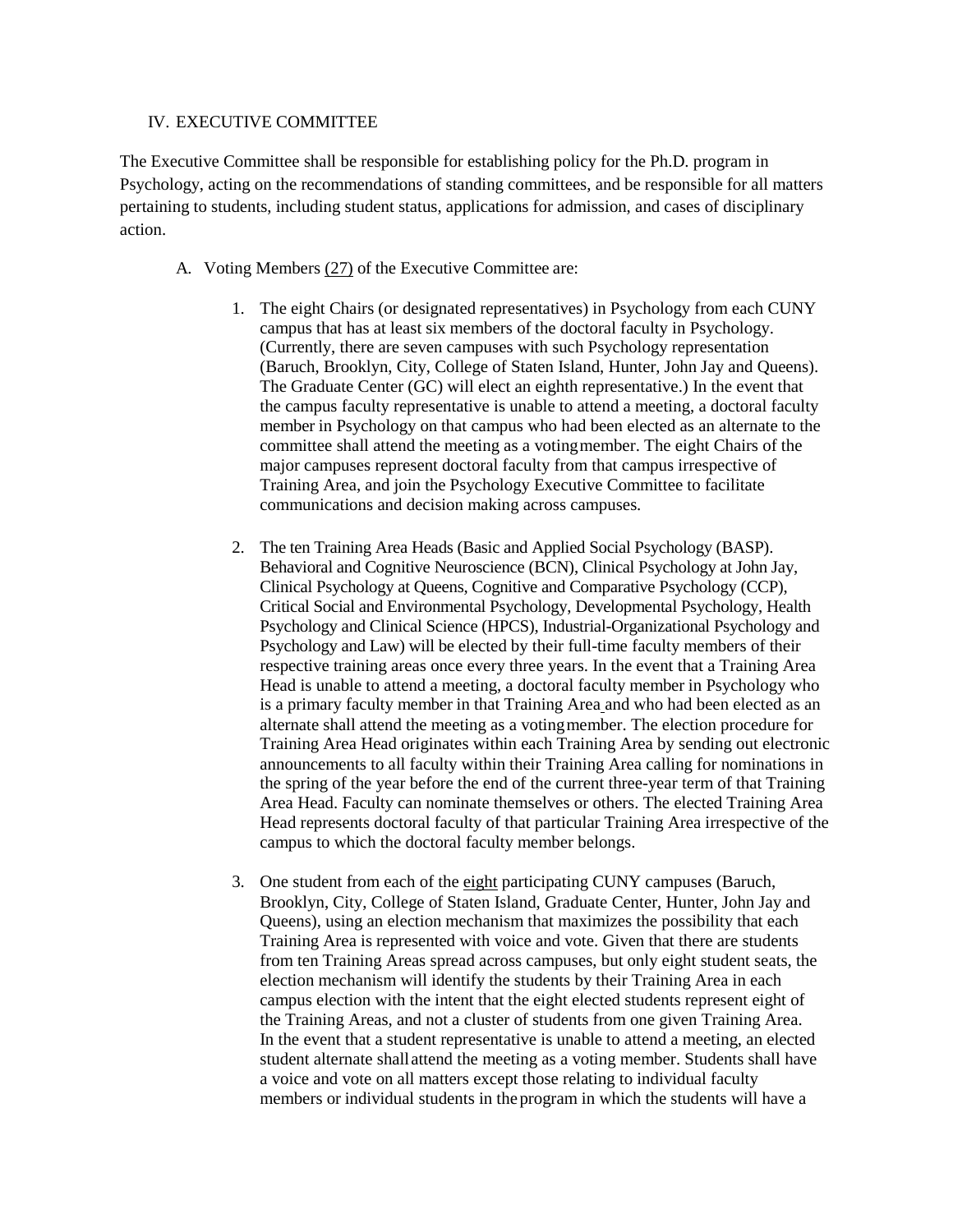voice, but not a vote. The eight student representatives come from the major campuses and represent students from that campus irrespective of Training Area with both voice and vote. The election procedure for campus student representative originates with the Executive Officer sending out electronic announcements to all students calling for nominations in August of the year that an election to be held. Students can nominate themselves or others.

- 4. The Executive Officer of Psychology.
- 5. The Deputy Executive Officer(s) shall sit *ex officio* without vote on the Executive Committee (unless they are separately elected as the Training Area or campus representative, in which case they would have the normal voting rights).
- B. Terms of Office. The term of office for faculty members of the Executive Committee shall be three years, with Training Area Heads elected every three years. The term of office for student members of the Executive Committee shall be two years.
- C. Vacancies. If a voting member of the Executive Committee cannot fulfill his or her complete term, such vacancy may be filled either by a special election by the relevant body or by designation of one of the alternates who had been duly elected through the relevant campus or cluster voting.
- D. The Psychology Executive Committee shall meet at least three times during each fall and spring semesters. Additional meetings may be called by the Executive Officer or by any three members of the Committee upon written request to the Executive Officer. The Psychology Executive Committee shall meet at least once a semester with students matriculated in the program and at least once a year with the programfaculty.
- E. Copies of the approved Minutes of Executive Committee meetings shall be circulated to all faculty and students.
- F. In the fall semester of the final year of the Executive officer's current term, the Psychology Executive Committee shall undertake a review of its program governance to ensure that it reflects current governance practice and remains in compliance with the most recent Graduate School governance, Board of Trustees policy, and New York State law, making any necessary amendments and revisions.

### V. STANDING COMMITTEES

The Doctoral Program in Psychology shall have the following standing committees:

A. Election Committee: This committee shall consist of the Executive Officer, three faculty members and three student members who have both voice and vote. The faculty members will be appointed by the Executive Officer after securing nominations from the doctoral faculty members and insuring representation across campuses and Training Areas. The student members will be elected by the students while insuring representation across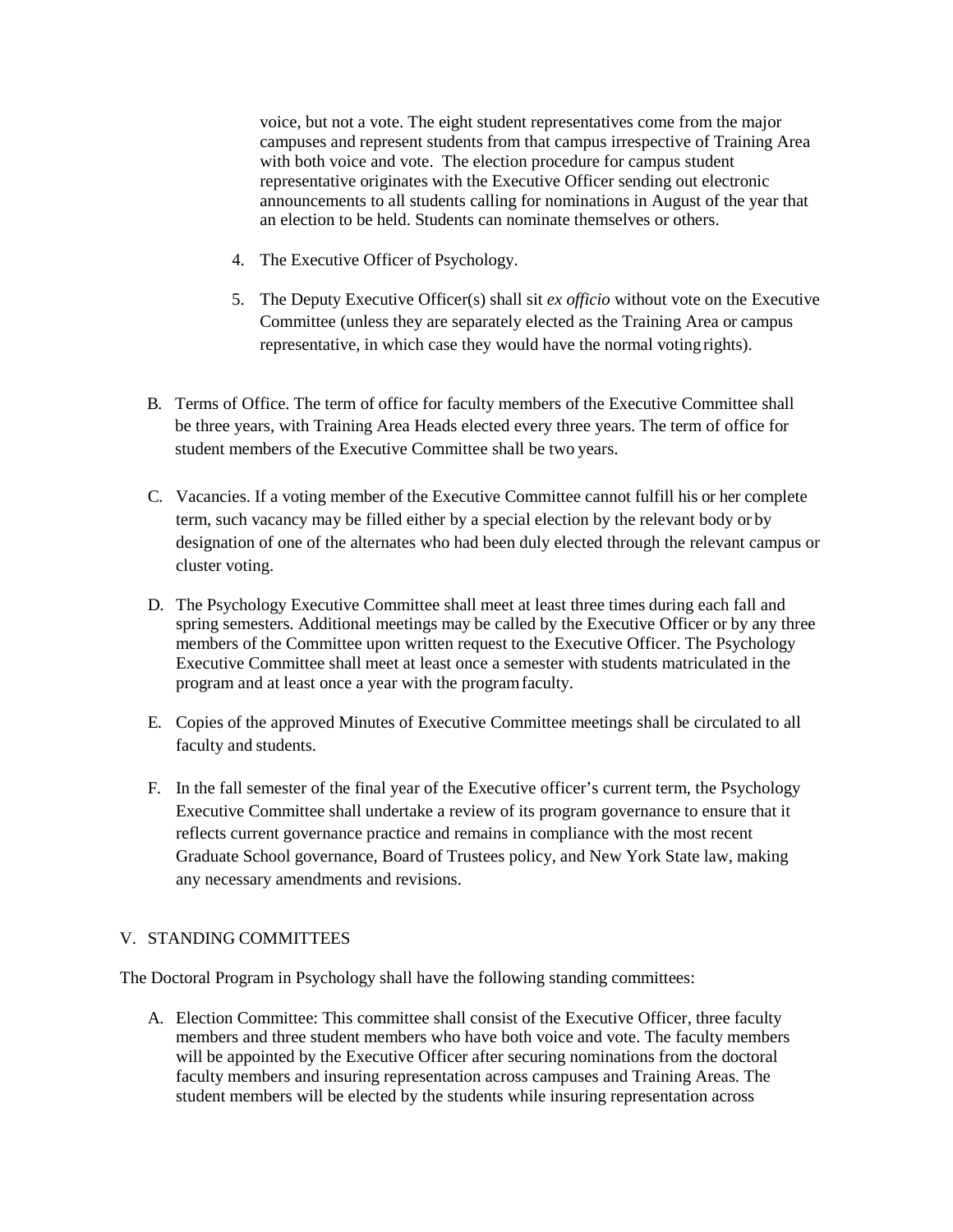campuses and Training Areas. This committee shall develop policies governing elections within the Program to submit to the Executive Committee for review and approval. It shall also have responsibility for soliciting nominations and designating election procedures for the Program representatives to the Graduate Council and any other body within CUNY. Elections will be held by email or electronic ballot. Normal provisions shall be made for the expression of student opinion on decisions affecting appointments, promotion, and tenure of individual faculty members through voice, but not vote.

- B. Committee on Curriculum, Examinations and Outcomes Assessment: This Committee shall consist of the Executive Officer or his or her designee, six faculty members elected by the program faculty, and three students elected by the program's students with both voice and vote. The function of the Curriculum, and Examination and Outcome Assessment Committee will be to review requests for new courses or new program requirements, to review the administration of first doctoral exams, second doctoral exams, and dissertation defenses in terms of compliance with program and GSUC policies, to ensure compliance with GSUC requirements for assessment, to coordinate Program-wide and Training Area-specific evaluations for outcomes assessment, and to make recommendations to the Executive Committee for action as needed in these areas.
- C. Faculty Membership Committee: The Faculty Membership Committee shall be responsible for developing procedures and formulating criteria for making new faculty appointments, regularly reviewing faculty membership, and removing inactive faculty in accordance with membership policies set by the Psychology Program and the Graduate Center governance document and for making recommendations to the Executive Committee for faculty membership, including the process by which faculty members designate their primary training area affiliation. The Committee shall consist of the Executive Officer, fourfaculty members elected at large by the program faculty, and two student members elected at large by the program's students. The student members shall have voice but not vote on faculty appointments or reviews and their preferences shall be recorded (anonymously) and forwarded to the Psychology Executive Committee. Nominations can be considered by the Psychology Executive Committee by petitions from the Faculty Membership Committee, by petitions of Training Area Heads, and by petitions from the Faculty Membership Committee after input from the Training Areas.
- D. Admissions Committee: The Admissions Committee shall be responsible for recommending overall admissions policy to the Psychology Program's Executive Committee in terms of allocating admissions slots, Graduate Center Fellowships, Science Fellowships and Neuroscience Fellowships for a given year to the ten Training Areas. This overall Committee shall consist of the ten Training Area Heads with the Executive Officer serving *ex officio.* In addition, each of the ten Training Areas have individual Admissions Committees to select from among the applicants of that Training Area. Given the differences in the number of applicants in each Training Area, there is representation of three to five faculty members and two to three students on each of the Training Area Admissions Committees with voice and vote. The faculty and student representatives are elected by Training Area faculty and students at the beginning of each academic year. The student members shall have voice and vote on general admissions and awards policy and a vote on admission of individual applicants, but shall not participate (no voice or vote) in recommendations regarding financial awards to individual students.
- E. The above committee membership are pursuant to and consistent with Graduate Center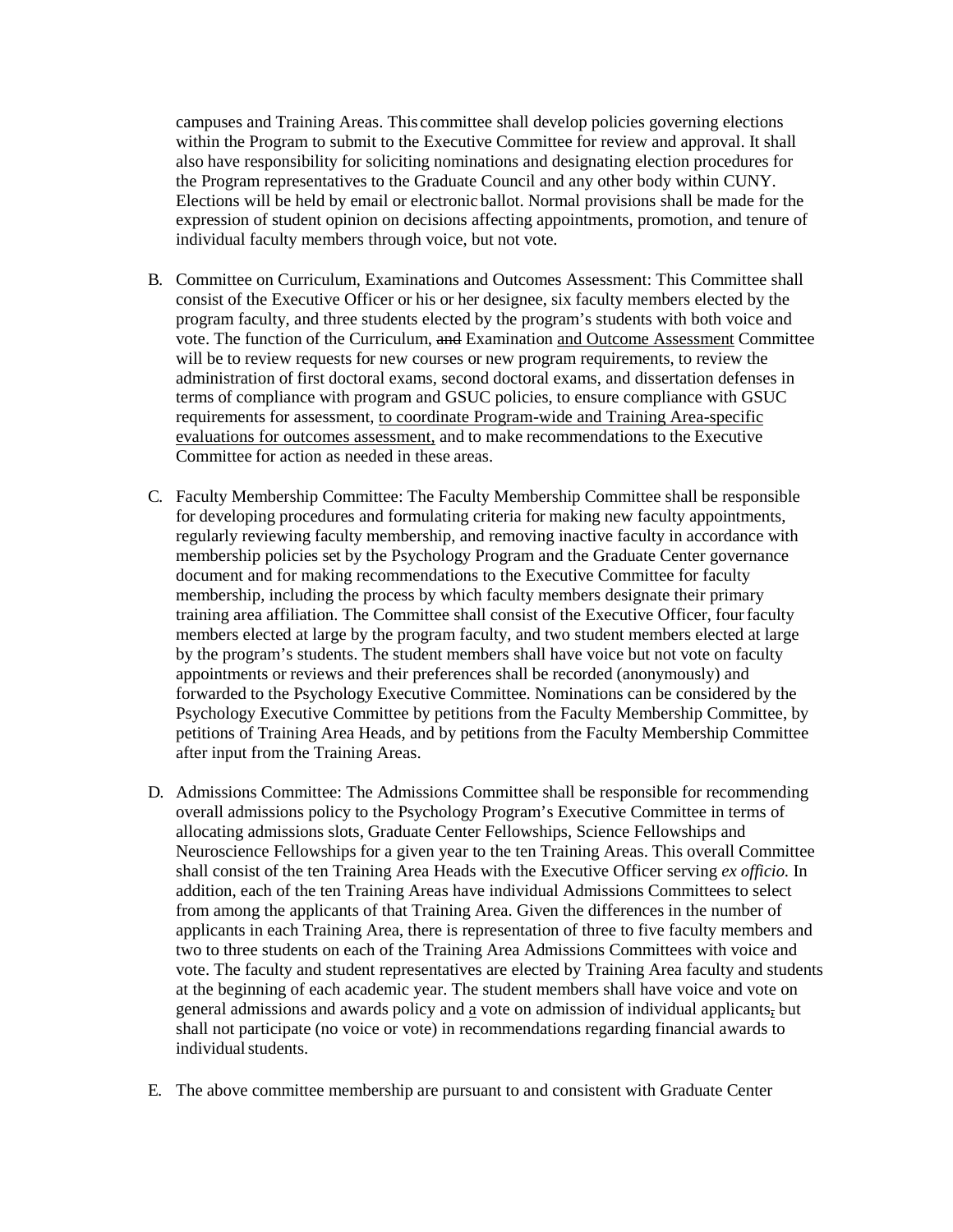Governance on Faculty membership. Nomination of members of the program's faculty should be consistent with a view toward including in the doctoral program faculty newly appointed at the colleges, to maintain a roster of potential doctoral faculty appointments, to record annually the status of those faculty members currently designated, and to review all other actions taken in regard to membership on the doctoral faculty.

F. All Program committees will maintain a commitment to inclusion and diversity in their makeup, objectives and mode of functioning.

## VI. RESPONSIBILITIES OF STUDENTS

The students shall have responsibility through student representatives to the Executive Committee and Standing Committees of the Program (see below) to make known their views on the policies of the program. All students on these committees shall be chosen by means of an election by mail, email or other electronic means by the students in the program. Any matriculated student shall be eligible to serve. Students of any Training Area may make direct recommendations to the appropriate committee of Graduate Council or to the administration for immediate consideration on any matter that affects them if at least 10% of the students in the program support those recommendations.

## VII. PSYCHOLOGY OMBUDSPERSON

The Executive Officer shall appoint a faculty member who is not a current member of any program standing committee to serve as Ombudsperson for Psychology. The Ombudsperson will be available to all Psychology faculty, staff and students to discuss matters of concern in privacy. The Ombudsperson's term shall be three years, corresponding to the Executive Officer's term.

### VIII. RULES OF ORDER.

The procedures within the Psychology Program committees are governed by the most current edition of Robert's Rules of Order, Newly Revised.

#### IX. AMENDMENTS AND REVIEW

In accordance with the governance of the Graduate School, this Governance document may be amended by a two-thirds affirmative vote of the members present, there being a quorum, at any stated or special meeting of the Psychology Executive Committee, provided that the text of the proposed amendment shall have been sent in writing to every member of the Psychology Executive Committee at least two weeks before the meeting at which the proposed amendment is to be considered. The procedures described in the previous paragraph shall be followed except that such amendments shall require a majority affirmative vote of the members present, there being a quorum.

If at least 30 percent of the doctoral faculty or 30 percent of the matriculated students in a program sign a proposal to change the program's structure, after timely notification to the program's faculty and students of the proposed changes, the proposal shall be considered by the Committee on Structure of the Graduate Council. If the Committee on Structure approves the